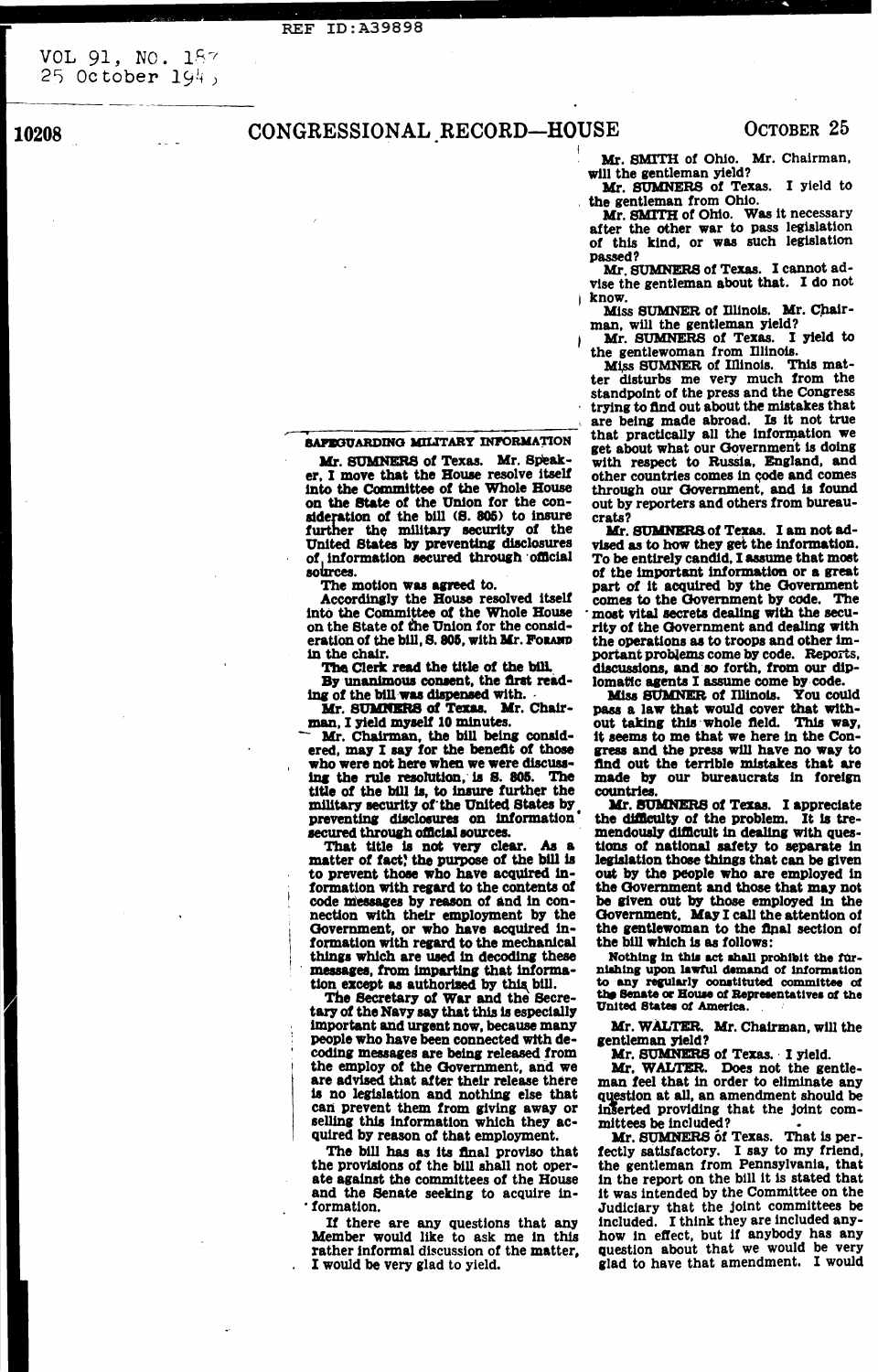•

be very glad personally, as I have indicated to my distinguished friend, the gentleman from Indiana, when he Indicated an amendment which he wanted to ofter, that I would be wtlllng In order to harmonize the two sides of the House, to accept that amendment. In other words, may I assure the gentlewoman that there is no disposition, certainly not on my part, and I do not believe there ts any disposition on the part of anybody on the Democratic side, not to do this

#### REF ID:A39898

## 1945 CONGRESSIONAL RECORD-HOUSE 10209

thing right.<br>Miss SUMNER of Illinois. I do not think there ls either.

Mr. SUMNERS of Texas. I think we are trying to do the Job right.

Miss SUMNER of Illinois. I think it is a difficult thing, but I want to call the attention of the gentleman to this point, that even if you have that amendment you do not have your Investigations by your congressional committees, and some Member would have to find out, perhaps from some bureaucrat, of some of these egregious mistakes that are made and expose them here on the floor of the House. I look back at my speeches since I have been 1n Congress. Half of them have been obtained through some bureaucrat or somebody In the military. I think it is extremely important.

Mr. SUMNERS of Texas. I appreciate the importance of it.

know should not have been done.<br>Mr. SUMNERS of Texas. If the gentleman will permit me to interrupt him, that information would not be affected by this legislation.

Mr. SCRIVNER. The reason I say it might Is because some of that material or something with reference to It might have been transmitted by cryptograph and, therefore, I am fearful that under subsection 3 on page 3 it might act as a gag upon those men to prevent them from telling me or giving me some information that I think the public should have. They would be fearful of the possibility of a penitentiary offense for disclosing to me something that did not come to them through cryptograph but through the agencies of government was transmitted in another way. If that were true, they would not feel free to

That has to happen when a country is protecting the secrets of the Govern-<br>ment.

Mr. SCRIVNER. Mr. Chairman, will the gentleman yield?

Mr. SUMNERS of Texas. I Yield.

Mr. SCRIVNER. One thing that disturbs me ls this posstbillty. There are many men now in the military or naval service who have personal knowledge of some things which were done ·that we over. I think the situation is just as black In the world today as It can possibly be. That is my judgment about It. I do not think this country ever faced a situation much more critical. I think we should be pretty careful right now.

Mr. SUMNERS of Texas. I know that. Mr. MICHENER. Does not the chairman really think, 1n view of the questions that have already been asked, and considering the uncertainty of the committee itself as-to what this language means, that It would be well to take thla bill back to the Committee on the Judiciary, if it is an emergency, assemble the committee at once, have the people who drafted the bill come before the committee and tell us what they, at least, had in mind? Does not the gentleman think that would be good legislation? Then we could all get back of the thing that we understand, because we want to prevent leakages, which this bill attempts to prevent, without bringing in any extraneous *ot* political matten.

Mr. SUMNERS of Texas. I think it is highly important to prevent the thing which the Army and Navy is trying to prevent. I think it is highly important to do it now. I say this to my distinguished friend from Michigan, and I make this statement publicly: If this bill is enacted, and it develops that the danger grows out of the legislation, which seems to be the apprehenslon on the part of some, the Judiciary Committee would Immediately tate cognizance of that fact and bring in remedial legislation. That ls what I believe.

Mr. ROBSION of Kentucky. .Mr. Chairman, will the gentleman yield?

Mr. SUMNERS of Texas. I yield to my friend from Kentucky.<br>Mr. ROBSION of Kentucky. I am in

permit the disclosure of that Information.

The CHAIRMAN. The time of the gentleman from Texas has expired.

Mr. SUMNERS of Texas. Mr. Chairman, I yield myself five additional minutes.

Mr. ROBsION of Kentucky. But the messages.

Mr. SCRIVNER. I agree With the gentleman, in time of war that Is true, but now the war is over. There are some mistakes which were made, wftich, 1f brought to light now, might not be repeated.

Mr. SUMNERS of Texas. The only importance of the machine ls that it has to do with messages.

Mr. SUMNERS of Texas. The war Is over in a sense, but the clean-up ls not

Mr. SUMNERS of Texas. No. It was both.

Mr. ROBSION of Kentucky. But

Mr. SOMNER8 of Texas. If you are going to permit people to peddle around what they got from the machine, Jet them have the machine. What is the use having the machine?

Mr. JONKMAN. Mr. Chairman, will the gentleman yield?

Mr. MICHENER. Mr. Chalrman, wlll

the gentleman yield?<br>Mr. SUMNERS of Texas. I yield.

Mr. MICHENER. I just want to emphasize what my distinguished ehairman has Just said, that we ought to be pretty careful now. My objective is exactly the same as that of my chairman, as he knows,

Mr. JONKMAN. The gentleman has said that, due to the fact that a great many employees had left the Government, these codes will become public property. Would It not be simpler to change the codes? When a trusted employee leaves a bank, they change the combination.

Mr. SUMNERS of Texas. No. What they are trying to do is to prevent publicity on many important codes. We are not through with this war. We are sitting on dynamite right now.

The CHAIRMAN. The time of the gentleman from Texas has again expired.

Mr. HANCOCK. Mr. Chairman, I yield myself 10 mlmltes.

The CHAIRMAN. The gentleman from New York is recognized for 10<br>minutes.  $minutes.$ 

· Mr. HANCOCK. Mr. Chairman, I hope this debate will not degenerate into a party issue because there should not be any politics in it. That is what it has been thus far. This bill involves the Army, the Navy the State Department, the PBI, various other departments of the Government, and the national safety;<br>we are all interested alike. regardless of we are all interested alike, regardless of<br>party. It goes far beyond the Pearl Har-<br>bor controversy.

As the bill stands now I cannot go along with it. There are certain glaring defects which ought to be corrected, and I think you will agree that they should<br>be if you will follow the debate closely and put any partisan ideas you may have out of your minds.

Mr. BUFFETT. Mr. Chairman, will the sentleman Jield?

Mr. HANCOCK. Let me finish, please.

In my judgment this bill was not sufficiently considered either in the Senate or in the House Judiciary Committee. It passed the Senate without debate. I& was reported favorably to our full committee by aubcommittee Ko. 2 after bearing only two witnesses, one from the War Department and one from the Navy Department. When it reached the full committee it was considered very briefly. Although opposition was expressed the bill was reported out. Let us see what

 $\Delta$ 

full accord with the provisions of the bill on page 1, as far as any Information concerning the nature and preparation or use of any code, cipher, and so forth ls concerned, the mechanics of It. That ought to be protected. But what I do object to Is on page 2, where lt precludes the use of any Information which has been or purports to have been derived from code messages. In other words, let the mechanics be protected, but the messages should be given to the public. Mr. SUMNERS of Texas. What ls the use of protecting the machine if you do not protect the material that goes through the machine?

Mr. ROBSION of Kentueky. No. They claimed In our committee that the purpose was to prevent the disclosing of how our code was made.

Bnallsh, It ought to be available to the people.

Mr. SUMNERS of Texas. I yield.

the bill does.

It ls divided Into two aedlona. Section 1 applles to members of the armed forces of the United Btatea and employees of concerns and corporations, performing services for the United States. Section 2 applies to members of the armed forces of a foreign nation or employees of any foreign nation. Otherwise section 1 and section 2 are practically identical.

Mr. ROBSION of Kentucky. But codes and our methods of cryptography;<br>when a message has been translated into , and it would be suicidal to do otherwise. I believe that clauses 1, 2, and 4, of both section 1 and section 2 should be passed. They are highly important in war and peace and are desisned *to* protect and preserve the secrecy of our codes and our methods of cryptography;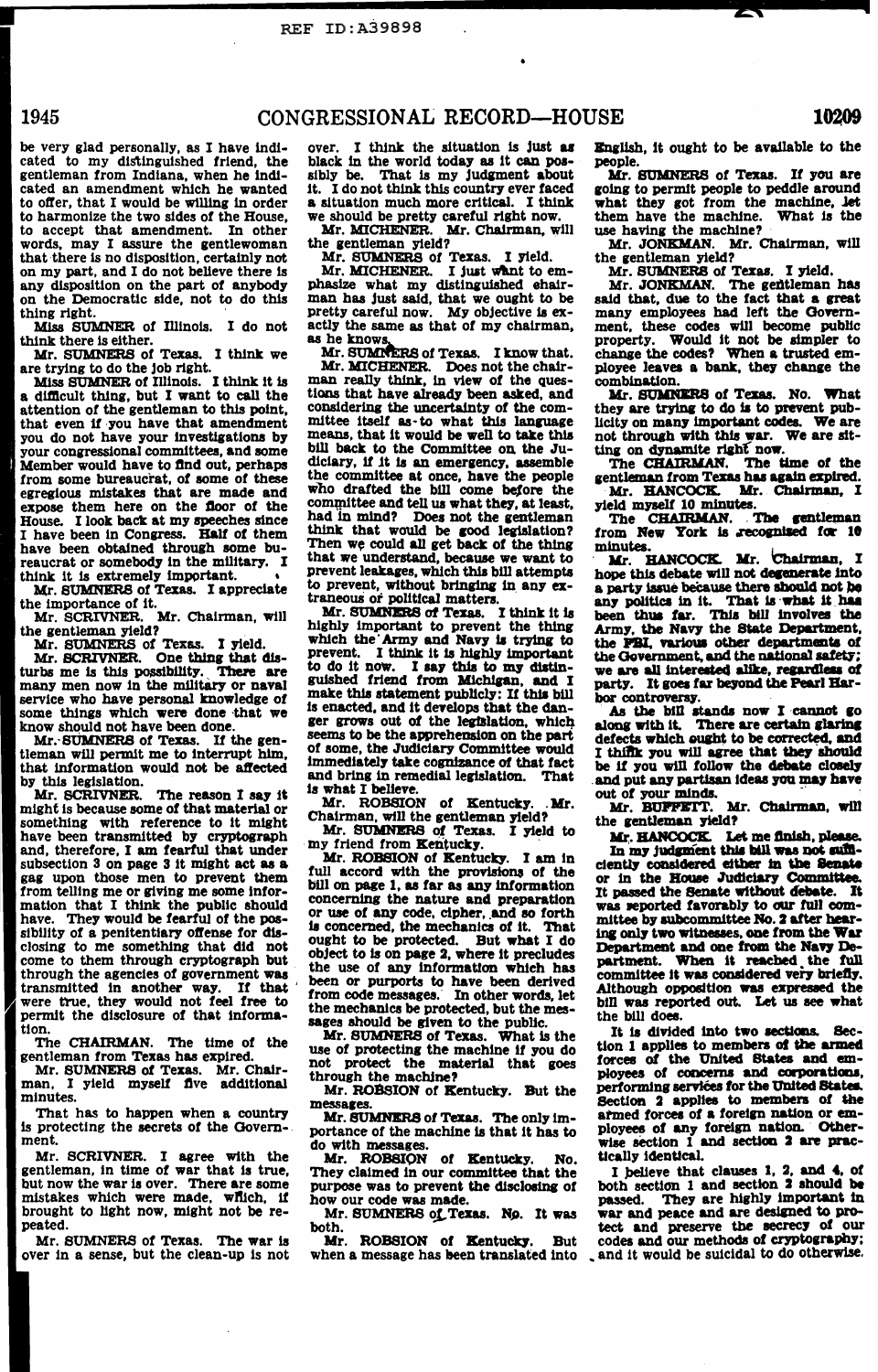## REF ID:A39898

## 10210 CONGRESSIONAL RECORD-HOUSE OCTOBER 25

superior officer the contents of an inter-<br>cepted message without the consent of  $\begin{array}{c} A_{\rm s, e}$  member of the Pear of the secretary of war. The story of the mittee I want to say that I hope no Mem-<br>recent World War can never be told if the matthe floor on either side will atpocarding or war or rivey or source  $D<sup>c</sup>$  document and source of information, in-<br>fore he could divulge any information he cluding secret documents. The fact is dis-<br>do not want to do that. No complete hated<br>roes history could ever be published by any has history could ever be published by any Leyte. committed by someone punishable by  $\lim_{\text{out}}$ .<br>knew prisonment for 10 years or by a fine of  $\lim_{\text{files}}$ .

# At the same time they are designed to If that provision should be taken liter- job than this bill displays on the floor at protect the secrecy of our cryptanalysis, ally a member of the intelligence branch this time. protect the secrecy of our cryptanalysis, ally a member of the intelligence branch this time.<br>the methods we have of detecting and of the Army would be committing a seri-<br>I want to correct some misapprehenbreaking down and interpreting the ous crime if he transmitted to his own sions arising from what occurred in the codes of foreign nations. These two superior officer the contents of an inter-<br>debate on the floor today. things are advisable at any time; in time cepted message without the consent of **As a member of the Pearl Harbor Com-**.<br>of war they are vital. I believe that our the Secretary of War. The story of the mittee I want to say cryptographers in the war with Japan recent World War can never be told if ber on this floor on either side will at-<br>did as much to bring that war to a suc-<br>consider a successive consider the state of the considered the co did as much to bring that war to a suc-<br>cessful and early conclusion as any other eral MacArthur, General Marshall, Gencessful and early conclusion as any other eral MacArthur, General Marshall, Gen- on the Pearl Harbor issue. I hope no<br>group of men. Their work saved thou- eral Eisenhower, Admiral Nimitz, and Member of this House will besm group of men. Their work saved thou- eral Eisenhower, Admiral Nimitz, and Member of this House will besmirch the<br>sands of precious lives. They are en- Admiral Halsey could never write their investigation by greating politi sands of precious lives. They are en-<br>titled to glory and national gratitude own biographies and memoirs because self and then commending others for titled to glory and national gratitude own biographies and memoirs because self, and then commending others for<br>which they will never receive. We broke practically all of the communications, not having politics in it. I do which they will never receive. We bruke practically all of the communications, not having politics in it. I do not propose<br>down the Japanese code almost at the intra and inter the various departments, "to do that. The fact the finish of the war. Because of that code. If one of our own generals or sofar as we have heard, everything re-<br>knowledge we were able to intercept and admirals or diplomats wanted to tell the guarded including secret do knowledge we were able to intercept and admirals or diplomats wanted to tell the quested, including secret documents.<br>destroy practically every supply ship and story of his participation in the war he grands that the New h destroy practically every supply ship and story of his participation in the war he The fact is that the Navy has made avail-<br>convoy that tried to reach the Philip- would have to get permission from the ship to give committ convoy that tried to reach the Finite- would have to get permission from the able to our committee every available<br>pines or any Pacific island. We knew, Secretary of War or Navy or State befor example, that shortly after Mac- fore he could divulge any information he Arthur landed on Layte a large convoy gave or received through the codes. We Arthur landed on Leyte a large convoy gave or received through the codes. We that the Secretary of State has desigwith 40,000 Japanese troops was<br>natched to reinforce the Jananese fo destroyed. Not a Jap reached **l**<br>Another small example: Our forces Not a Jap reached Leyte. that a certain high-ranking Japanese •10,000 or both.<br>admiral was headed for a certain spot • When the Committee considers this • . our committee it are no reagon for any at a certain time. When he arrived bill under the 5-minute considers this our committee. I see no reason for any<br>there our planes were on hand to re-<br>ceive him. I mention these two in-<br>and 5 of sections 1 and 2 so that the there they could be multiplied many<br>times—to show how important it is to in conference and something intelligent<br>protect our methods and our system of the written. I hope we will not pass a and theme attended many mention our ..uaodl and our ~ ot INt written. 1 hope we will not .,.\_ a u the ·tacts that I am acqnaJnted with, - wi& .m•aaes and of Inter.. wn 'ttlth \_;cb druUc and \_\_\_\_\_\_ ,..,\_ and l have attendecl eve17-meetilns of the

Let me read these clauses to you in con- latt. Chair densed form:  $\alpha$  ny time.

Whosver, by virtue of his employment-<br>
Mr. WALTER. Mr. Chairman, I yield sure to the American people.<br>
Inaving obtained or having knowledge of any 5 minutes to the gentleman from Penn-<br>
material which has been or purports prepared or disseminated in or by use of any<br>exists and the Comment of MCUON of MCUON II. ALCOMONY MCCUON I want the MCCUON IS and the United. There<br>iyikel system of the United States or any eached me for his statement on having obtained or having knowledge of any 5 minutes to the gentleman from Penn-<br>
inaterial which has been or purports to be sylvania [Mr. MURPHY. Mr. Chairman, I want be offered to section 5 sangung that joint<br>
speered or by the United States or any foreign govern-<br>ment, shall willfully, without authorization<br>by the head of the department or agency by<br>were only two witnesses before the sub-<br>which such person was employed, communi-<br>committee which such person was employed, communi-<br>committee in the House.<br>that the latter from the long before the Pearl Harbor Committee eate, furnish, or transmit to another or pub-<br>lish any such information or material shall<br>he fined not more than \$10,000 or imprisoned. Secretary of War to the distinguished was created. Then there is the sugush any such information or material shall Secretary of War to the distinguished was created. Then there is the sug-<br>be fined not more than \$10,000 or imprisoned Secretary of War to the distinguished was created amendment That means that anyone in the GOV-<br>ernment service who, by reason of his em-<br>Committee by the Secretary of War and as to section 1  $(5)$ , which pertains to the<br>ployment, obtains any knowledge of any<br>the Secretary of the N ployment, obtains any knowledge of any the Secretary of the Navy, is dated Sep-<br>kind derived from a code message of this tember 14, 1945. Apparently most of the Twoted for the rule because I wanted<br>or a foreign country can or a-foreign country cannot communi-<br>cate it to anyone whatever, for any pur-<br>prior to the end of the war and prior I wanted to have an opportunity to discate it to anyone whatever, for any pur-<br>pose, or at any time from now until to the creation of the so-called Pearl cuss it. But for fear that any citizen doomsday, without first obtaining the Barbor Committee.<br>express consent of his department head. I have never in m express consent of his department head. I have never in my short experience in slightest suspicion of any politics in this Such a provision can be used to conceal the House seen more confusion about a Pearl Harbor inquiry Such a provision can be used to conceal the House seen more confusion about a inefficiency and wrong doing, to prevent bill than has been expressed with refinefficiency and wrong doing, to prevent bill than has been expressed with ref- versy. I believe that the proper procedure a man being court-martialed from prov- erence to this one and while I have the is not to write a bi a man being court-martialed from prov-<br>ing in his own defense the orders under<br>greatest respect and admiration for the<br>House but to have it recommitted to the

deneect form: · of!:! !~~·....a ~- ,.... ... 1\_\_ 1 ...... 1

not more-than success or both. Speaker in the report is dated March 10. Sested amendment by the distinguished more than 10 years or both.  $\frac{1945}{1945}$ , and the letter addressed to the dis-<br>That means that anyone in the Gov-<br>tinguished chairman of the Judiciary  $\frac{1}{3}$ , which pertains to the material, and to the creation of the so-called Pearl cuss it. But for fear that any citizen Harbor Committee.<br>
of the United States would have the ing in his own defense the orders under greatest respect and admiration for the House but to have it recommitted to the which he acted, and to put the seal of Committee on the Judiciary I think the committee and report bac which he acted, and to put the seal of Committee on the Judiciary I think the committee and report back a good bill<br>complete and permanent secrecy on facts members of that committee are capable in which there could be no s the American people ought to know. of doing a more thorough and convincing

nated several persons in his Department<br>to cooperate to make everything in that Arthur landed on Leyte a large convoy gave or received through the codes. We that the Secretary of State has desig-<br>with 40,000 Japanese troops was dis-<br>patched to reinforce the Japanese forces history could ever be publis lable to our committee. The fact is that the White House has told<br>our committee that everything in the<br>files of the White-House, in Hyde Park there our planes were on hand to re-<br>celve him. I mention these two in-<br>educes—they could be multiplied many objectionable language can be considered there has been any withholding of infor-<br>educes—they could be multiplied exises—chey cours as inutugated many concerning intention in conference and something intelligent in acquainted with,<br>protect our methods and our system of the written. I hope we will not pass a seen facts that I am acquai bill with such drastic and unreasonable<br>language in it as appears in this hill.<br>I was amazed to see accumulate that is the set of the set of the set of the set of the set of the set of the set But when we come to clauses 3 and 5 called liberals of this House stand up - the Pearl Harbor Committee executive<br>of both sections 1 and 2, I believe the and defend the bill exactly as reported. This House heat I do not wa sages of a foreign nation. I was amazed to see some of the so-<br>But when we come to clauses 3 and 5 called liberals of this House stand up the Pearl Harbor Committee executive<br>of both sections 1 and 2, I believe the and def I. and a real of the Soil of realm of rea-<br>including the realm of rea-<br>I. far beyond anything that has been gagged and this is the most thorough job that occurred in those committee meet-<br>I. far beyond anything that has be son, far beyond anything that has been gagged and this is the most thorough job lings to be the subject of any misunder-<br>done before; and if you read them care- of gagging I have ever seen attempted dendings on misuudatio done serve; and if you result care- of gagging I have ever seen attempted attandings or misquotations or any in-<br>fully, I doubt if you give your approval. In the Congress. tale touristes.<br>Mr. Chairman, I reserve the balance hing has not been going along the line

has been or purports to have been derived<br>from cryptanalysis of messages transmitted the whole matter is the fact, as the gen-<br>hom cryptanalysis of messages transmitted the whole matter is the fact, as the gen-<br>home crypta That means that anyone in the Gov-<br>
That means that anyone in the Gov-<br>
That means that anyone in the Gov-<br>
That means that anyone in the Gov-<br>
That means that anyone in the Gov-<br>
That means that anyone in the Gov-<br>
That in which there could be no suspicion of politics in this body.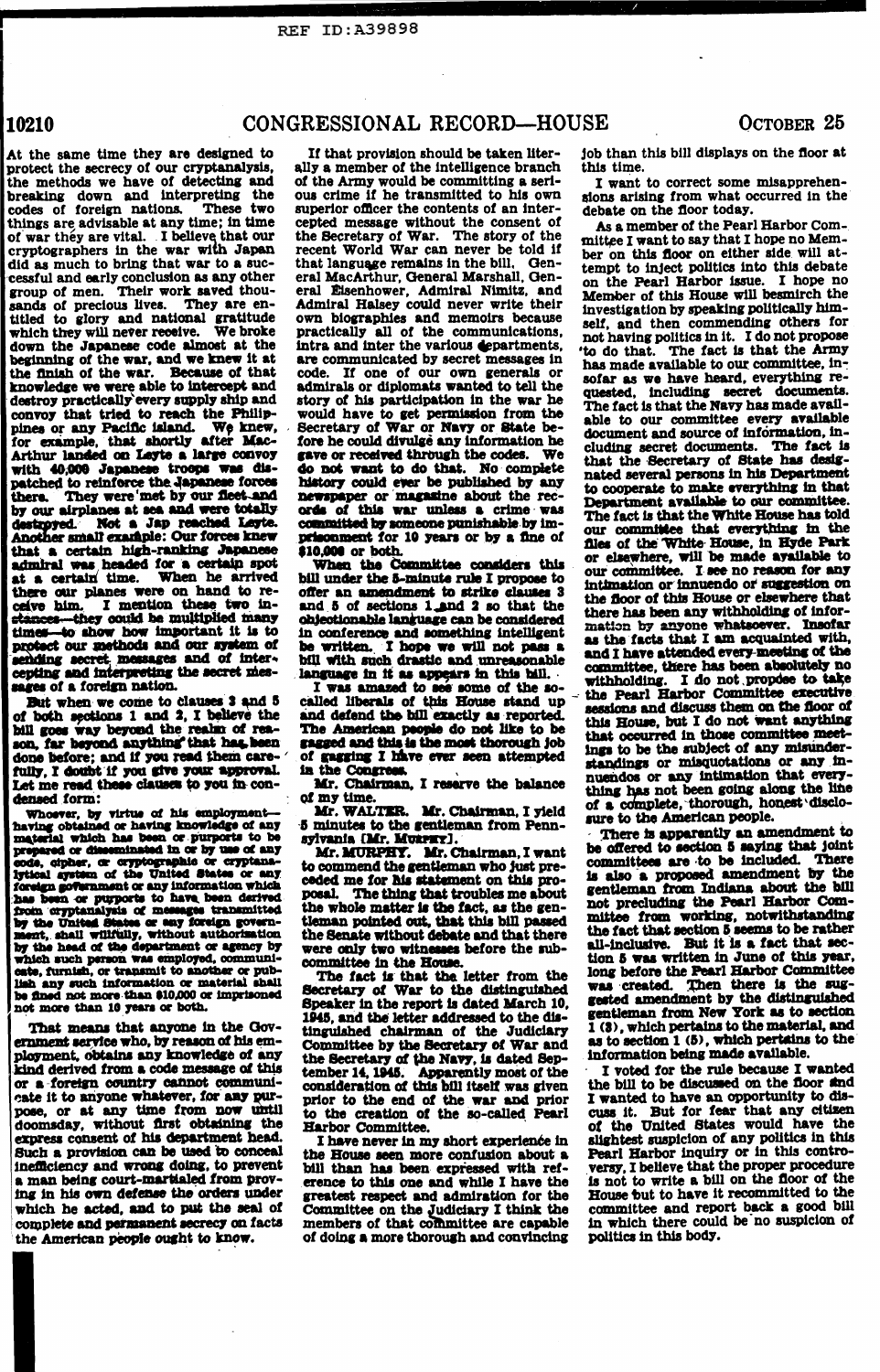# . . . :;,; ~ . .. . ' - REF ID:A39898

## 1945 . CONGRESSIONAL RECORD—HOUSE

Mr. HANCOCK. Mr. Chairman, I yield 5 minutes to the gentleman from California [Mr. GEARHART].

•

•

<sup>I</sup>wonder if there ls any one here who does not realize that if the measure which ls now under consideration had been on the law books of Prance following World War I. that Clemenceau would not have been able to write his now celebrated memoirs: that if similar legislation had been on the statute boots of England that Lloyd George would nothave been permitted to write his informative memoirs: and if it bad been on the statute books of the United States at that time Secreary of State Lansing would not have been able to write bla memoirs, all three of which, with hundreds of others from the pens of ranking Government officials of that day have contributed so much to the writing of the true history of World War I.

We have been told, also, that there is some sort of an emergency which requires the immediate placing of this bill upon the statute books, even though, as the record discloses, the measure has, been permitted to rest serenely in a committee-room pigeonhole, gathering dust, so it would seem, since away last June.

Suddenly, something has happened, what, I do not know, to rekindle the dying embers of this aging emergency into a raging flame requiring our instant attention. Could it be the returning Tyler Kent or the investigation of the catastrophy of Pearl Harbor that has created the need for emergency action by the Congress. That question I will not attempt

to answer.<br>Let me point out to my colleagues that we have been fighting wars for almost 170 years. We have been in about 10 major and minor conflicts worthy of the name of war. They have all been concluded, and the historians then have taken up their pens to write down the true story of their causes and effects. We have never in all that 170 years felt the necessity for any such tongue-tying, gagging legislation as this which is pro-<br>posed to us today.

Mr. GEARHART. Mr. Chairman.I am extremely hopeful that this bill will be recommitted to the committee whence it came for further study. I am sure that if we are as careful as we ought to be in legislating on this day that that will be the result of our deliberations.

Mr. WALTER. Mr. Chairman, will<br>
the gentleman yield? Mr. GEARHART. I yield to the distingulshed gentleman from Pennayl· vania.

Mr. WALTER. I should like to correct the gentleman's statement, becauae the language of this bill follows exactly the language of the bill that relates to the State Department enacted by the Congress in 1933.

Mr. GEARHART. Since the legislation to which the gentleman refers was enacted long before I became a Member of this legislative body, I need offer no apologies for it. However, it cannot be said that the attention of that Congress was then called to the evils which are contained in the bill that Js before us today, and that they took the action they did in the light of the conditions of this day. That would be attributing to them

Mr. KEPAUVER. I must confess I am not enough of an expert on code or how the 'Army' and Navy handles its matters<br>to say.

Mr. SUMNERS of Texas. May I suggest to my friend that common sense would prevent it, probably.

Mr. KEPAUVER. I would think so.

Mr. HALE. Mr. Chairman, will the gentleman yield?

Mr. KEFAUVER. I yield.

I say to you, I want a truthful, fearless, and uninfluenced history written of this war Just so recently brought to a victorious conclusion. · It la because I feel the necessity so sincerely that I accepted membership on the Pearl Harbor Investigating Committee, this in the hope that I might contribute something to that end so devoutly to be desired. I could not have pursued my committee responsibilities with such enthusiasm up to this date if I had thought that any  $fct$ ters such as are contained in th1& blU were to be placed upon us.

If this bill had been enacted earlier, we would flot have received to date all the reports which have been referred to by my distinguished colleague from Pennsylvania, the top secret reports \*which have come to us from the War Department, because the officials of that governmental ageney would have had to run and get permission from all sorts of high omcials before they could have released the information to us. If you put this bill on the statute books tomorrow and there are still further reports to come to us, still further reports that we are seeking, they will not be released to us with such facility and so freely as the ones that have already been placed in our hands, because there will be a procedure to be followed, there will be regulations that w1ll bave to be complied with, authorizations which will have to be secured from the White House. There would be no end to the red tape that would have to be untangled before all the regulations to be promulgated by the Secretary of<br>State, the Secretary of War, and the Secretary of the Navy under this legislation could be complied with.

I ask you to defeat this legislation, or, better than that, eend It back to the committee on a motion to reeommit for

Mr. SUMNERS of Texas. Mr. Chairman. I yield 5 minutes to the gentleman from Tennessee [Mr. KEFAUVER].

Mr. KEFAUVER. Mr. Chairman, it is unfortunate that there is any misunderstanding about this legislation. I say frankly that I think it would have been better if we could have had a hearing and brought out these points that have been raised here and had them settled in the committee. Pull hearings would probably have prevented this uncertainty and misunderstanding on the floor. I did not think at the time the bill left the committee there was much question about It or opposition to it. I am sure everybody is speaking with the best of motives, because, in the first place, I am certain that everyone wants to protect the codes on which we have spent so much money, on which we have worked ao hard and which are needed for our protection. I am also certain that no one here wants an official of the Government who in a secret capacity or in a confidential capacity, got information which still might prejudice' or endanger the lives of our soldiers in the far-flung spaces of the world, to divulge that in· formation he secured in a confidential capacity. On the other hand, I fully appreciate the concern that some Members may have about one section of this

SE 10211<br>bill. No one is more eager than 1 to protect our freedom of speech and of the press. Whichever course the matter takes, I think it is only fair to eall this to the attention of the Members of the<br>House.

 $\mathbf{Y} = \mathbf{y}_1 \mathbf{y}_2 \mathbf{y}_3$  . The set of the set of  $\mathbf{X}$  is the set of the set of the set of the set of the set of the set of the set of the set of the set of the set of the set of the set of the set of the set of

On June 10. 1933, the so-called diplomatic code bill, which is 48 Statutes 122. was passed after a full hearing and a great deal of debate both in the Senate and the House of Representatives. If<br>you will look at the bill under considerstion while I read the section-of that bill<br>which pertained to diplomatic codes you<br>will see that there is not very much which pertained to diplomatic codes you difference. I read:

Whoever by virtue of his employment by the United States shall obtain from anothe or shall have custody of or access to or shall have had custody of access to any official diplomatic code or any matter prepared in any such code or which purports to have diplomatic code or any matter prepared in any such code or which purports to have have had custody of access to any official<br>diplomatic code or any matter prepared in<br>any such code or which purports to have<br>been prepared in any such code and shall<br>willfully and without authorisation of com-<br>petent autho petent authority, publish or furnish to an-<br>other any such code or matter, or easy matter<br>which was obtained while in the product of which was obtained while in the process of transmission between any foreign governpetent authority, publish or furnish to sub-<br>other any such code or matter, or any matter<br>which was obtained while in the process of<br>transmission between any foreign govern-<br>ment and its diplomatic mission in the<br>United St transmission between any foreign govern-ment and its diplomatic mission in the United States, shall be fined not more than 410,000 or imprisoned not more than 10 years, or both.

United States, shall be fined not more than 110,000 or imprisoned not mole than 12 years, or both.<br>I think you will find that is about the substance of this bill. The only difference is that this bill applies to condition the armed services.

M. WALTER. Mr. Chairman, will the gentleman yield?

Mr. KEPAUVER. I yield to the senitie-<br>man.  $\begin{array}{c|c|c|c|c|c} \hline \textbf{1} & \textbf{1} & \textbf{1} & \textbf{1} & \textbf{1} & \textbf{1} & \textbf{1} & \textbf{1} & \textbf{1} & \textbf{1} & \textbf{1} & \textbf{1} & \textbf{1} & \textbf{1} & \textbf{1} & \textbf{1} & \textbf{1} & \textbf{1} & \textbf{1} & \textbf{1} & \textbf{1} & \textbf{1} & \textbf{1} & \textbf{1} & \textbf{1} & \textbf{1} & \textbf{1} & \textbf{1} & \textbf{$ 

Mr. WALTER. When was that stat-<br>ute enacted?

oracular powers which, I am quite sure, they would not themselves Jay claim to.

> ute enacted?<br>Mr. KEPAUVER. This statute was enacted on June 10, 1933. It is 48 Statutes 122. It was enacted after full debute and after an argument was made that it might stifle the press or interfare with the freedom of the press and that one might not be able to publish information which should in the public interest might not be able to publish informa-<br>tien which should in the public interest<br>be published. Yet, I have heard no one<br>complain during these 12 maps that this complain during these 12 years that this<br>complain during these 12 years that this<br>act of June 10, 1933, has done anything<br>of that seet. of that sort. act of Jane

Mr. SMITH of Obio.. Mr. Chairman.<br>will the gentleman yield?

Mr. KEPAUVER. I yield to the gen-<br>tleman.

Mr. SMITH of Ohio. What would pre-<br>vent the Army or Navy from putting any<br>of its contracts in code? of its contracts in code?

Mr. HALE. Would the gentleman enlighten me as to the meaning of section 2? Could he cite an example or a case to which section  $2$  would be applicable? I Just do not understand wbat it means.

The CHAIRMAN. The time of the gentleman from Tennessee has expired.